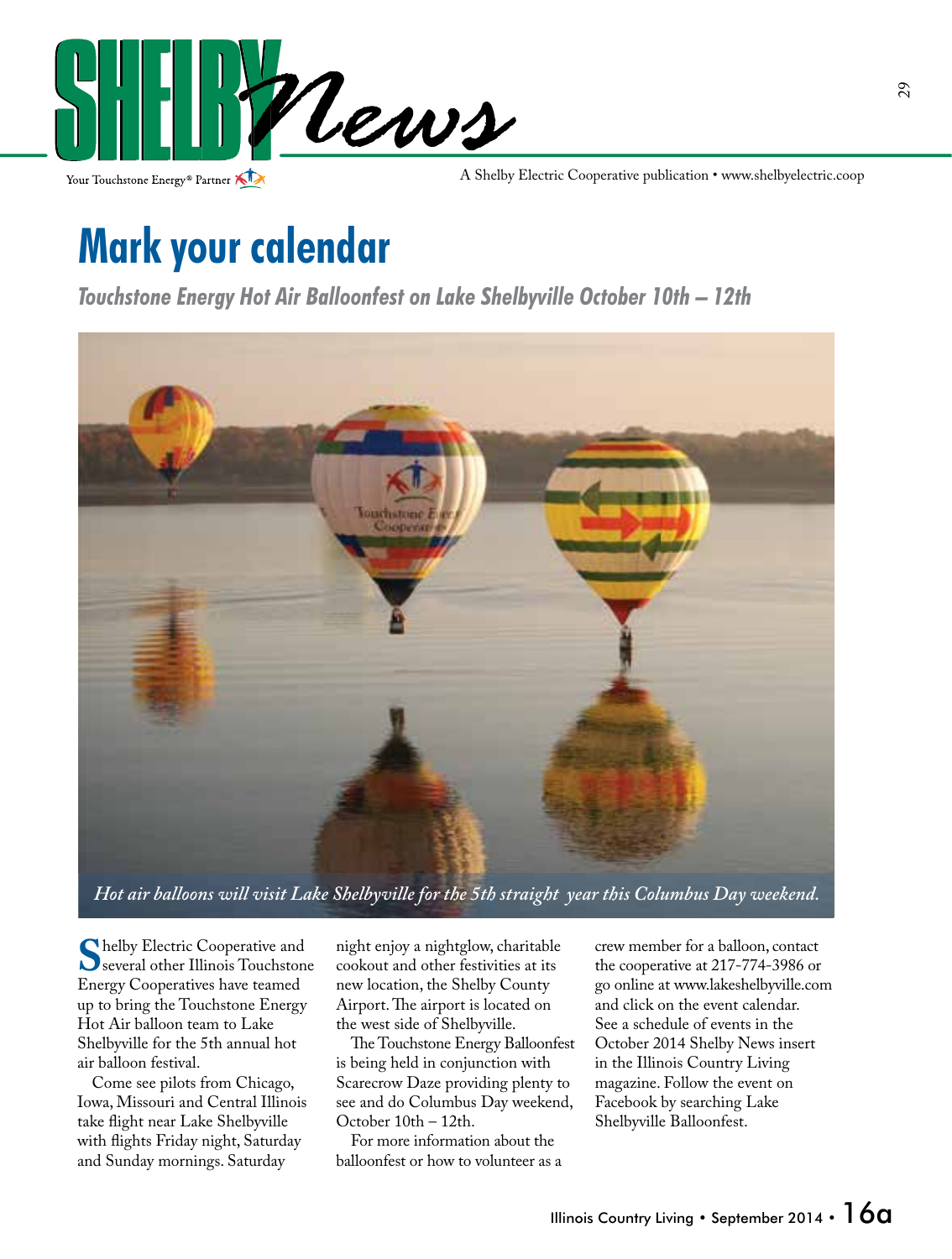# $\frac{1}{2}$

### **Connections.coop and the Co-op Connections Card saving members money**



**A**s a member of Shelby Electric Cooperative you should have a<br> **A** Co-op Connections Card and are enjoying the savings provided by<br>
the *pharmacy discounts* and the *Healthy Savings Renefits* which provide the *pharmacy discounts* and the *Healthy Savings Benefits*, which provide you savings on dental, vision, hearing, chiropractic care and much more (see the quick look guide on the next page). Since the card's inception, Shelby Electric Cooperative members have saved \$88,500.00 on their prescriptions as of August 1, 2014. So far this year members have saved over \$10,000.00 on their prescription costs.

 In addition to the health and prescription savings, your card can save you money at over 35,000 businesses nationally. Just visit connections.coop or use the link via the shelbyelectric.coop website to see all the businesses offering discounts locally and nationwide. If you are traveling for work, visiting friends or on vacation make sure you carry your co-op card and check the website for money saving discounts along the way.

#### **Here is a list of local participating businesses as of August 1, 2014.**

#### **Bloomington**

 **Glass Specialty Company Inc. 309-664-1087**  *\$20 Wal-Mart gift card with any auto glass replacement.*



P.O. BOX 560 Shelbyville, IL 62565 **Phone: 217-774-3986 Fax: 217-774-3330 www.shelbyelectric.coop twitter.com/YourCoop facebook.com/YourCoop**

#### **Office Hours:** 7:30 a.m. - 4:30 p.m.



#### **Champaign**

 **Glass Specialty Company Inc. 352-4258**  *\$20 Wal-Mart gift card with any auto glass replacement.*

 **Wireless Mike's 356-9300**  *50% o car cord or leather case when activating a new line or upgrading an existing plan.*

#### **Decatur**

- **Creative Media Services, Inc. 428-9950**  *1 year of FREE hosting with website design or re-design.*
- **Glass Specialty Company Inc. 429-2371**  *\$20 Wal-Mart gift card with any auto glass replacement.*
- **Scotty's Pest Control 422-9372**  *10% discount on all jobs.*

#### **Forsyth**

 **Herzog Quality Optical 872-7710**  *20% o complete pair of prescription glasses, lenses only or Plano sunglasses. 10% o all other products for sale (purses).*

#### **Gays**

**Seal & Save 273-4638**  *Free inspection of ductwork and 20% discount on all services.*

#### **Greenville**

 **Enertech, Inc. 618-664-9010**  *\$50 per ton equipment discount (max 5 ton) on GeoComfort or Paradise geothermal systems.*

#### **Macon**

 **Macon Speedway 764-3000**  $$2$  off regular admission ticket.

#### **Mattoon**

 **Wireless Mike's 258-8771**  *50% o car cord or leather case when activating a new line or upgrading an existing plan.*

#### **Oconee**

 **Hired Hands Services 539-4218** *5% off any carpet or resilient flooring.* 

#### **Pana**

- **Bland Heating & Air Conditioning 562-4256**  *10% discount on service calls.*
- **Merle Norman Cosmetic/ Cut N Curl 562-4722** 10% off retail.

#### **Peoria**

 **Glass Specialty Company Inc. 309-676-6181**   *\$20 Wal-Mart gift card with any auto glass replacement.*

#### **Pleasant Plains**

 **Paul Tree Farms, LLC. 414-9556 971-7876** 10% off pines, spruces, maples and oaks.

#### **Shelbyville**

- **Best Wedding Chapel 774-7809**  *A framed personalized wedding prayer with full wedding package.*
- **Beyers Chiropractic 774-5313** 10% off vitamins, braces and pillows.
- **Bogart Vision Care 774-4422** 20% off eyeglasses/sunglasses and 50% off  *second pair.*
- **Carl Grabb Motors 774-2165**  *Full service oil change \$23.45 plus taxes, up to 5 quarts and lter, excludes synthetic.*
- **Coon Creek Lodge 756-3147**  *10% discount on kitchenettes.*
- **Custom Care Cleaners 774-3422** \$1 off every \$10, \$2 off every \$20, \$3 off  *every \$30.*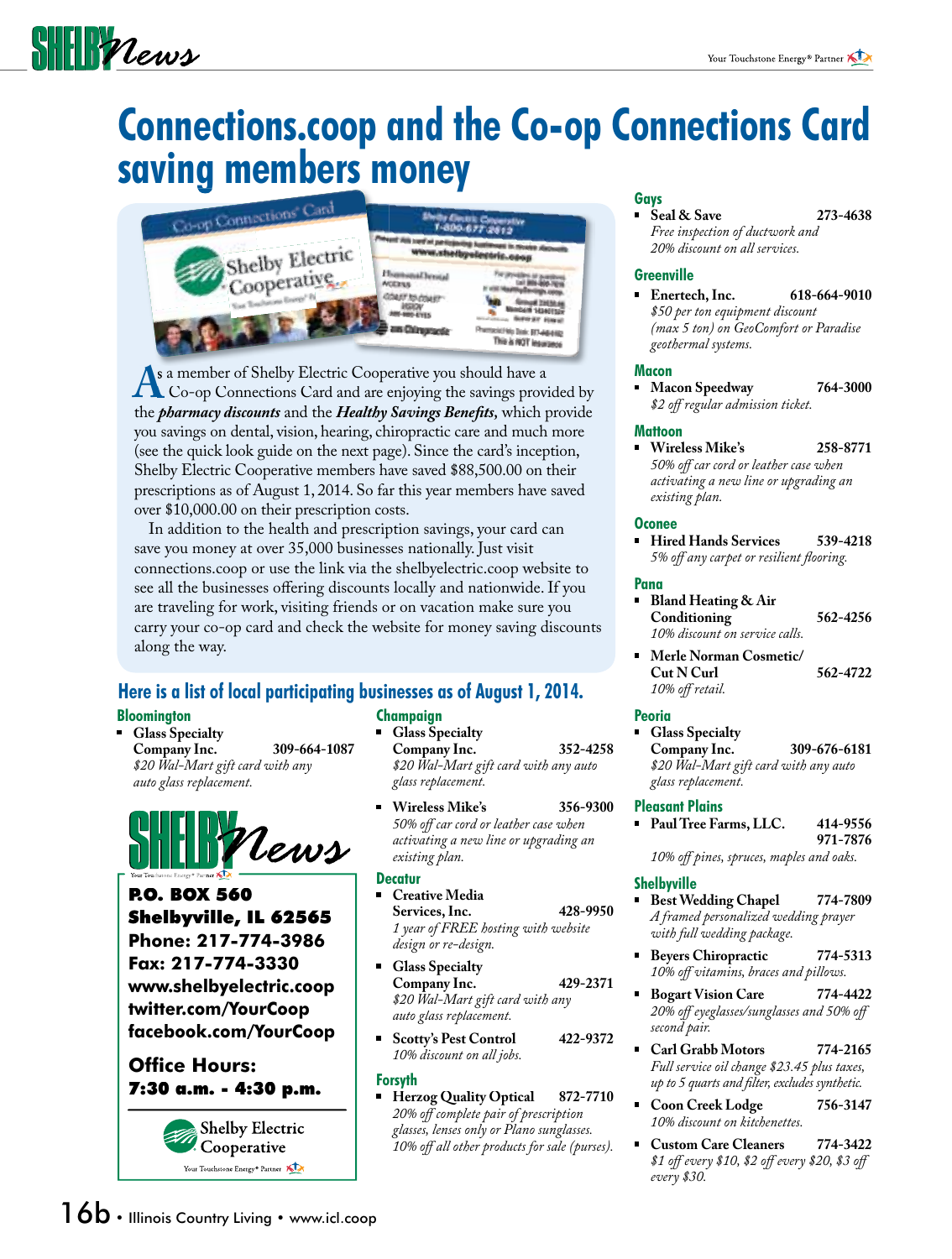- **Druby's 774-5143**  *2 free medium drinks w/ purchase of any everyday Family Deal.*
- **Grammy's West Side Floral 774-4644** 10% off, some restrictions apply.
- **Just A Stitch 774-2227**  *20% o regular priced merchandise.*
- **Leach-Wilson Chevrolet Buick CO. 774-3975**  *5% o parts and labor any day of the week.*
- **Macari's Service Center 774-4214**  *10% discount on furnace/AC clean/checks. Card to be present at time of billing.*
- **Merle Norman Cosmetic's & Boutique 774-4233**  *Save \$2 on a purchase of \$25 or more.*
- **Simply Yours Unique Crafts**  and Jewelry  $$1$  off every \$10 spent, \$2 off every \$20 spent, \$3 off every \$30 spent, etc.
- **Wireless Mikes's 774-9559**  *50% o car cord or leather case when activating a new line or upgrading an existing plan.*
- **Woodpile Primitives 254-6955**  *10% o on any stock item.*

#### **Sullivan**

 **Coyote Cabins 728-7150**  *Regular price is \$125/night, discount price is \$99/night for weekend and \$89 Sunday –* Thursday.

#### **Taylorville**

- **A Classic Bouquet 824-6556**  *10% o purchases – cash & carry.*
- Gordon Pontiac GMC 824-3381  *\$200 o bottom line price after you have*  made your best deal. Limit - 1 offer per  *transaction, no cash value.*
- **Hear Well Hearing Care Centre 824-5210** 20% off all services.
- **Market Street Inn 824-7220** 10% off single night stay, 20% off two or  *more nights stay.*
- **ProStitch Auto Interiors & Upholstery, Inc. 824-3228**  $$10$  off any basic headliner replacement or  *free black vinyl for ag/commercial seat repairs.*
- **Taylorville Community Credit Union 824-9658**  *.25% o any new installment loan.*
- **•** The Best 4 Less 824-4003  *10% o already discounted prices.*
- **Yard Heating & Cooling 824-4737**  *10% o on furnace and/or air conditioner checkup.*

#### **Urbana**

 **Wireless Mike's 365-9300**  *50% o car cord or leather case when activating a new line or upgrading an existing plan.*

#### **Windsor**

 **Hickory Hills Crafts & Collectibles 459-2347**  *10% o on \$20 or more.*

 $\textbf{S}\textbf{H}\textbf{H}$ *Plews* 

 Also available on the connections.coop website, you can download the Connections mobile app for your Apple or Droid phones and tablets. There is also a link to money saving coupons for you to download before you go to the store. If you shop online, be sure to utilize *Cash Back Mall* and earn cash back while shopping online at over 3,000 businesses you are already shopping at. Just download and use the free shopping assistant. The Co-op Connections Card and connections.coop website are here to help you save money. This is just another way we are looking out for our members.

 If you have any questions about the Co-op Connections Card and the many benefits associated with it, please contact the office at 1-800-677-2612 or visit www.connections.coop.



#### A quick look at the Healthy Savings discounts:

- · 10 to 60 percent discounts on eyeglasses, contact lenses, eye exams and LASIK.
- . 20 to 40 percent discounts on dental care such as cleanings, x-rays, root canals, crowns and orthodontics.
- . 35 percent discount on hearing aid prices at 2,000+ locations and a complimentary hearing evaluation.
- . 10 to 60 percent off usual charges for MRI and CT procedures plus savings on blood tests and other lab testing.
- . 50 percent savings on chiropractic diagnostic services and 30 percent savings on chiropractic treatments and other services, along with a free initial consultation.

To locate providers of these discounts in your area, go to Healthy Savings.coop and click on "Locate Provider."